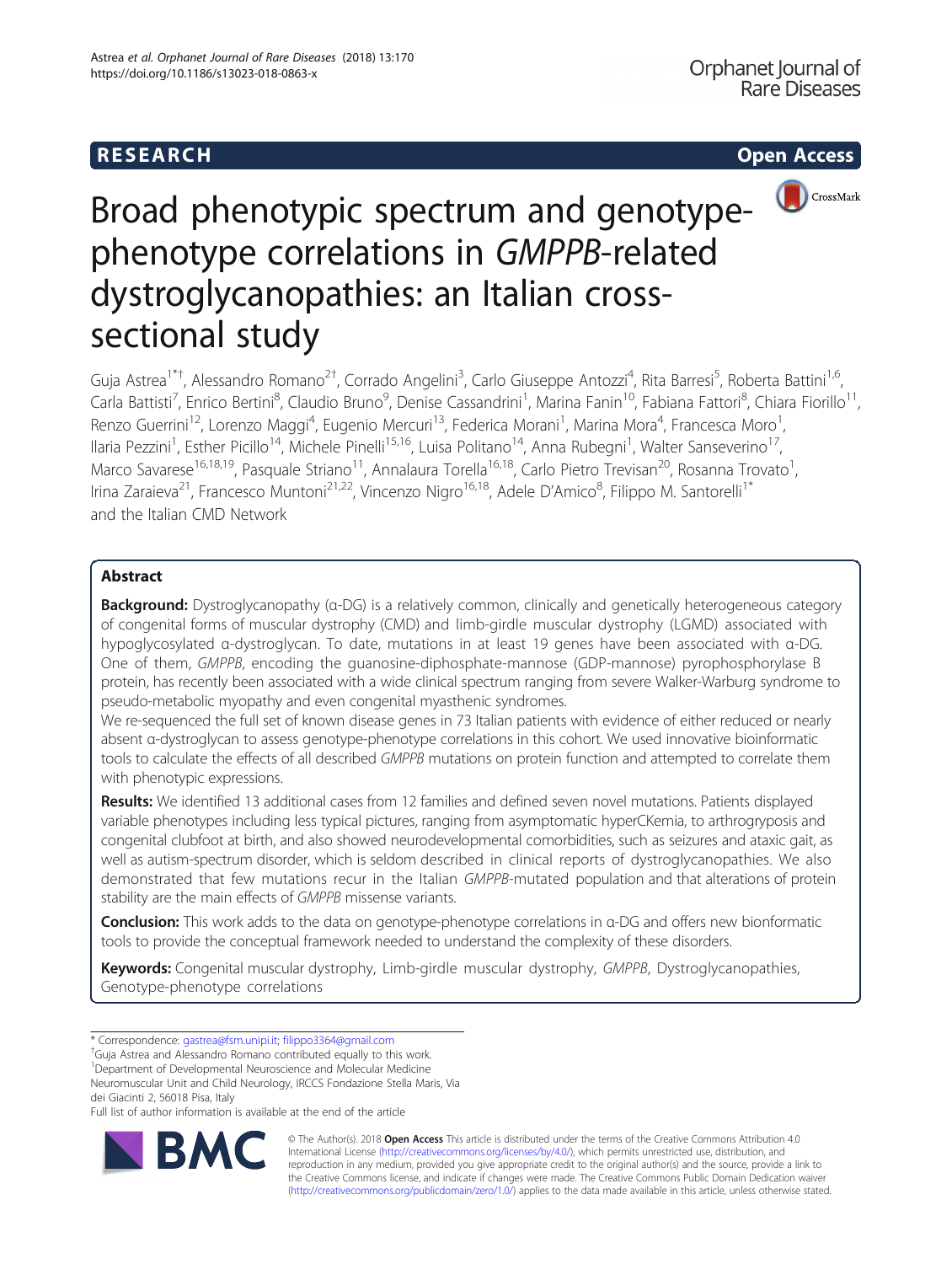## Background

Muscular dystrophies with evidence of reduced glycosylation of the transmembrane glycoprotein α-dystroglycan on skeletal muscle biopsy [\[1](#page-8-0)] are collectively termed α-dystroglycanopathy (α-DG) [\[2](#page-8-0)–[4\]](#page-8-0), and they constitute a clinically and genetically heterogeneous group of autosomal recessive muscular dystrophies with variable neurological and ophthalmic involvement.

The phenotypic severity of  $\alpha$ -DG patients is extremely variable. At the most severe end of the clinical spectrum we find Walker-Warburg syndrome (WWS), muscleeye-brain disease and Fukuyama congenital muscular dystrophy. These conditions are characterized by congenital muscular dystrophy (CMD) and severe structural brain and eye abnormalities, leading to early infantile death in WWS [[5\]](#page-8-0). Conversely, individuals at the mildest end of the clinical spectrum may present, sometimes in adulthood, with limb-girdle muscular dystrophy (LGMD), and without associated brain or eye involvement [\[6](#page-8-0)].

Mutations in six genes (POMT1, POMT2, POGnT1, FKRP, FKTN, and LARGE) are by far the most common in large Italian and UK cohorts ascertained by low skeletal muscle expression of  $\alpha$ -dystroglycan [[7,](#page-8-0) [8](#page-8-0)], but they account for only about 50% of cases, leaving the rest without a molecular diagnosis. The advent of next-generation sequencing (NGS) methodologies has rapidly expanded the number of α-DGrelated genes and subsequently resulted in an expansion of the clinical spectrum observed in affected children and adults [\[9](#page-8-0), [10](#page-8-0)].

To date, mutations in 19 genes coding for dystroglycan itself or more frequently, for glycosyltransferases and accessory proteins involved in the post-translational modification of α-dystroglycan, are documented to be responsible for the different forms of α-DG. One of them, GMPPB, coding for the guanosine-diphosphate-mannose (GDP-mannose) pyrophosphorylase B protein, seems to be particularly frequent and is associated with a wide spectrum of muscle weakness, ranging from WWS to a mild form of adult-onset LGMD overlapping with different congenital myasthenic syndromes (CMSs) [\[11](#page-8-0)–[13](#page-8-0)]. More recently pseudo-metabolic features have been described in few patients [\[14,](#page-8-0) [15\]](#page-8-0). Overall, about 81 GMPPB-mutated patients have been described worldwide: 56 with LGMD or overlapping LGMD-CMS phenotypes and the rest presenting features of CMD. To assess the relative frequency of GMPPB variants and contribute to the definition of the associated clinical manifestations, we systematically screened a large Italian population of α-DG patients for mutations. We used new bioinformatics tools to assess how mutations found in this study may affect protein function. We then combined the data from available families to determine mutation frequencies in relation to clinical severity, and thus establish more precise genotype-phenotype correlations.

## Methods

This study was approved by the ethics committees of our institutions. The patients were recruited after written informed consent that had been obtained in accordance with national regulations.

All the cases are part of a multicenter study that aims to improve molecular characterization of presently undefined forms of CMD associated with defective glycosylation of α-dystroglycan. For the present work, we collected all genetically undefined patients with low α-dystroglycan levels currently followed at any of the tertiary care centers for pediatric and adult neuromuscular disorders belonging to the Italian CMD network. Cases with milder phenotypes, and a possible diagnosis of LGMD or LGMD-CMS, were also investigated.

We selected, from the overall network population, 105 patients with muscle biopsy-confirmed low α-dystroglycan expression. Prior to our molecular investigations, two expert co-authors (C.F., A.R.) blindly reviewed these patients' histological and immunohistochemical features. On the basis of their findings, 32 patients, with a reduction of α-dystroglycan likely unrelated to glycosylation defects, or no reduction at all, were excluded. Thus, our study included 73 patients fully meeting the diagnostic criteria for dystroglycanopathy described elsewhere [[9\]](#page-8-0).

In this work, past medical history and clinical information, as well as neurophysiological, brain MRI and myoimaging (available only in two patients) are described for the 13 patients in whom we identified bi-allelic mutations in GMPPB. Patients who showed a significant delay in motor abilities and late acquisition of walking (> 24 months) were classified as affected by CMD, whereas those in whom overt clinical manifestations appeared later, as described elsewhere [\[16\]](#page-8-0), were deemed to present with LGMD. Clinical subcategories of CMD were defined as others have done [[17](#page-8-0)]. Whenever possible patients have since been reassessed and submitted to a detailed clinical re-examination.

Molecular genetic analyses were carried out in all 73 patients and, when available, in their parents and siblings. Genomic DNA was purified from whole blood using standard methodologies and the coding regions of 93 genes linked to CMD, LGMD or related diseases were investigated in a single tube using Dystroplex, an extended NGS testing panel covering at high depth the tested genes and described elsewhere [\[15,](#page-8-0) [18](#page-8-0)]. In all the cases, sequencing was performed with Illumina technology and standard bioinformatics pipelines were applied for quality control, mapping, variant calling and annotation. Publicly available databases (HGMD: [http://www.hgmd.cf.ac.uk/ac/](http://www.hgmd.cf.ac.uk/ac/index.php) [index.php;](http://www.hgmd.cf.ac.uk/ac/index.php) LOVD: [http://www.dmd.nl/;](http://www.dmd.nl/) 1000G database: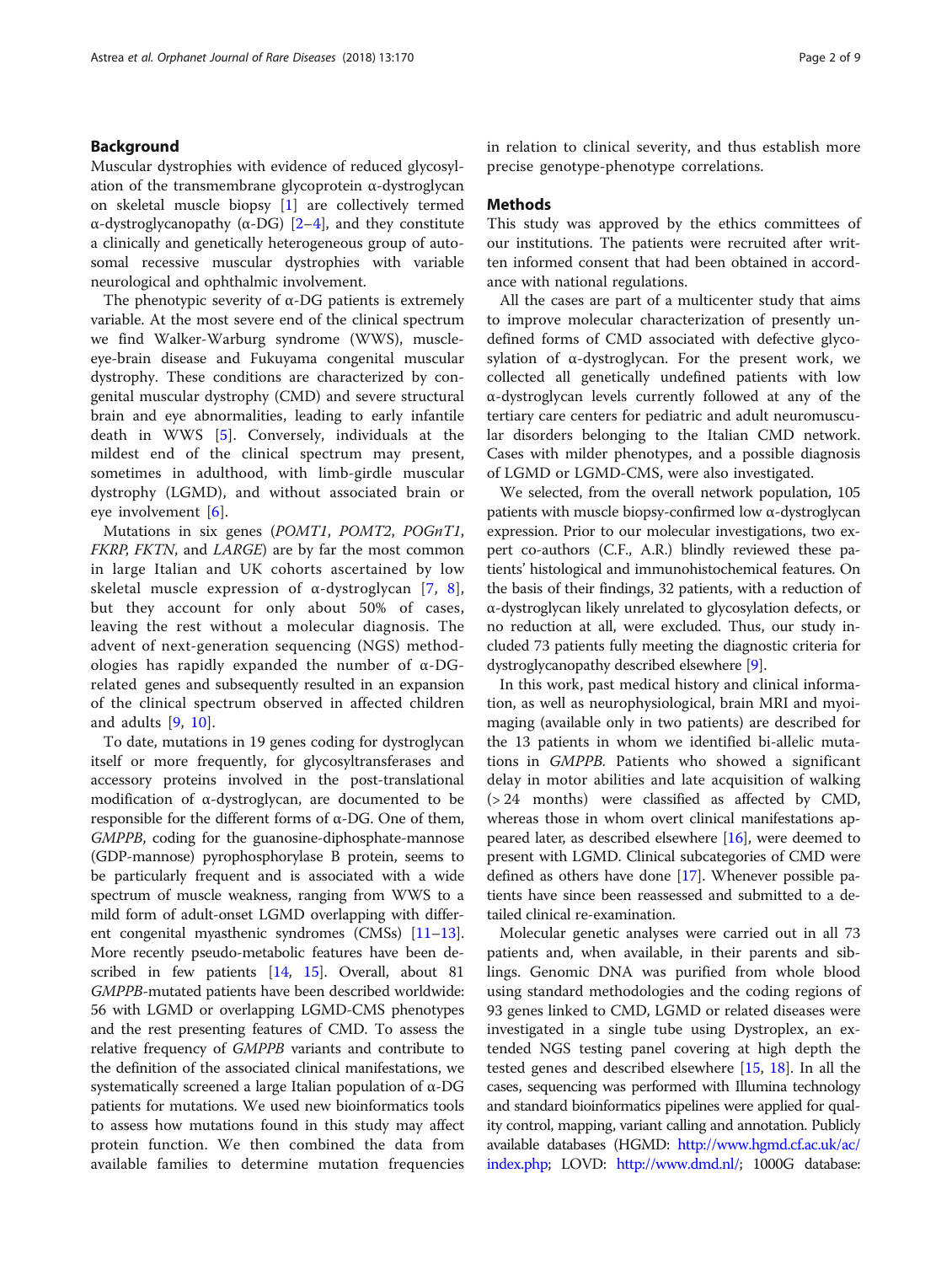[http://www.1000genomes.org/;](http://www.1000genomes.org/) dbSNP database: [http://](http://www.ncbi.nlm.nih.gov/SNP) [www.ncbi.nlm.nih.gov/SNP/](http://www.ncbi.nlm.nih.gov/SNP); Sequencing Initiative Suomi (SISu): [www.sisuproject.fi](http://www.sisuproject.fi); gnomAD; [http://gnomad.broad](http://gnomad.broadinstitute.org/) [institute.org/](http://gnomad.broadinstitute.org/); ExAC: <http://exac.broadinstitute.org/> and EVS: [http://evs.gs.washington.edu/EVS/\)](http://evs.gs.washington.edu/EVS) (last access December 2017) were interrogated to identify previously reported variants and also to determine the frequency of the novel variants observed. The pathogenicity assessment of the target variant was performed according to the guidelines published by the American College of Medical Genetics for the interpretation of sequence variants [[19](#page-8-0)]. Standard in silico tools (Polyphen: [http://genetics.bwh.harvard.edu/](http://genetics.bwh.harvard.edu/cgi-bin/ggi/ggi2.cgi) [pph2/;](http://genetics.bwh.harvard.edu/cgi-bin/ggi/ggi2.cgi) SIFT: sift.[jcvi.org/;](http://jcvi.org/) UMD-Predictor: [http://umd-pre](http://umd-predictor.eu/analysis.php)[dictor.eu/analysis.php](http://umd-predictor.eu/analysis.php) and Mutation taster: [http://www.mu](http://www.mutationtaster.org/)[tationtaster.org/](http://www.mutationtaster.org/)) were used to assess the deleteriousness of missense mutations.

A three-dimensional model of human GMPPB was obtained using a combination of threading and homology modeling methods [\[20\]](#page-8-0). The quality of predicted models was assessed using the Qmean server [\[21\]](#page-8-0) and energy minimization of protein models was carried out using the 3DRefine web server [\[22](#page-8-0)]. The effects of GMPPB missense mutations on protein stability and the change in thermodynamic folding stability (the difference in Gibbs free energy between wild-type and mutant, ΔΔG) were calculated using FoldX [\[23\]](#page-8-0), an algorithm that uses an empirical force field to evaluate the effect of mutations on protein stability. The calculated free energy differences  $( \Delta \Delta G)$  [[24](#page-8-0)] indicate the change in structural stability, with negative values indicating amino acid substitutions that tend to increase the thermodynamic structural rigidity of the proteins, and positive values indicating variants that tend to destabilize proteins. The RepairPDB function was applied to the GMPPB wild-type structure before running the BuildModel function of FoldX, and nine independent runs were carried out for each mutation. The prediction error of FoldX is approximately 0.5 kcal/mol, therefore changes in that range are insignificant. UCSF Chimera software (version 1.11) [\[25\]](#page-8-0) was used for molecular graphics and GraphPad Prism was used for data analysis and curve fitting.

Western blotting (WB) was undertaken as described [[26\]](#page-8-0) on a limited number of samples (P1, P2, P3, P6, and P7), depending on material availability. Mouse monoclonal antibodies used on blots were to β-dystroglycan (NCL-b-DG, Leica Biosystems) and laminin α2 (MAb 1922, Chemicon). Western blots were visualized using the Pierce Supersignal detection system according to the manufacturer's directions. The density of the myosin heavy chain (MHC) band on the Coomassie blue stained, post-blotted gel was a marker for protein loading.

## Results

Thirteen patients (8 men and 5 women, age range at last examination 20 months–74 years) from a cohort of 73 Italian α-DG cases showed two predictably pathogenic mutations in GMPPB. The patients' clinical data are summarized in Table [1.](#page-3-0) Patient P6 has already been described in detail elsewhere [[15](#page-8-0)]. Patients 9 and 10 are uncle and nephew; the remaining patients are unrelated.

Five patients (P1–P5) presented onset at birth or in the first year of life, and three (P6, P7, P11) during childhood. The other five had adult onset of their muscle weakness (> 18 years). All 13 patients, albeit to different degrees, presented proximal weakness both of the shoulder and the pelvic girdle. Contractures and scoliosis were part of the picture in 4/13 cases, and two patients with congenital onset (P3 and P4) displayed arthrogryposis. Generalized or focal epilepsy (both tonic-clonic and focal seizures with impaired awareness and oromasticatory automatisms) was seen in all the patients with congenital onset, and in one case with childhood onset (P6). All the patients with congenital onset showed intellectual disability and were unable to produce full sentences; P1 has a diagnosis of autism spectrum disorder. Two patients with congenital onset (P2 and P4) showed bilateral cataracts. One case (P1) displayed nystagmus and inward strabismus, with reduction of lateral movement, and upgaze palsy. Two of the LGMD patients (P6 and P7) displayed exercise intolerance and four (P8, P11, P12, P13) easy fatigability; anyway only P8 received pharmacological treatment showing a partial response to pyridostigmine. No respiratory or cardiac involvement was found in this cohort, except for slight heart conduction impairment in three patients (one of whom [P6] carried a diagnosis of Wolf–Parkinson–White syndrome).

The disease was usually progressive over time, however most of the patients who achieved ambulation were still ambulant at the time of diagnosis.

Serum CK levels were increased (ranging from 316 to 38,650 UI/L); muscle biopsy showed features of a muscular dystrophy with abnormal variation in fiber size, necrosis and fibrosis, and in two cases (P5 and P6) it highlighted a myolitic process. Immunohistochemistry with the IIH6 antibody revealed variable degrees of hypoglycosylation of α-dystroglycan. Electromyography was normal in some cases, and otherwise showed mild to moderate myopathic changes. Repetitive nerve stimulation was performed in three LGMD patients (P6, P8 and P13), and only in P8 revealed findings consistent with abnormal neuromuscular transmission in proximal muscles. Brain MRI was available in 6 patients (P1-P6) and showed features previously observed in published GMPPB-mutated patients (Table [1\)](#page-3-0). Muscle MRI was available only in two patients (P1 and P6): the first one, with a CMD phenotype, presented a prevalent involvement of vastus lateralis at thigh level and minimal involvement of soleus at the calves. The second patient with a LGMD phenotype showed minimal involvement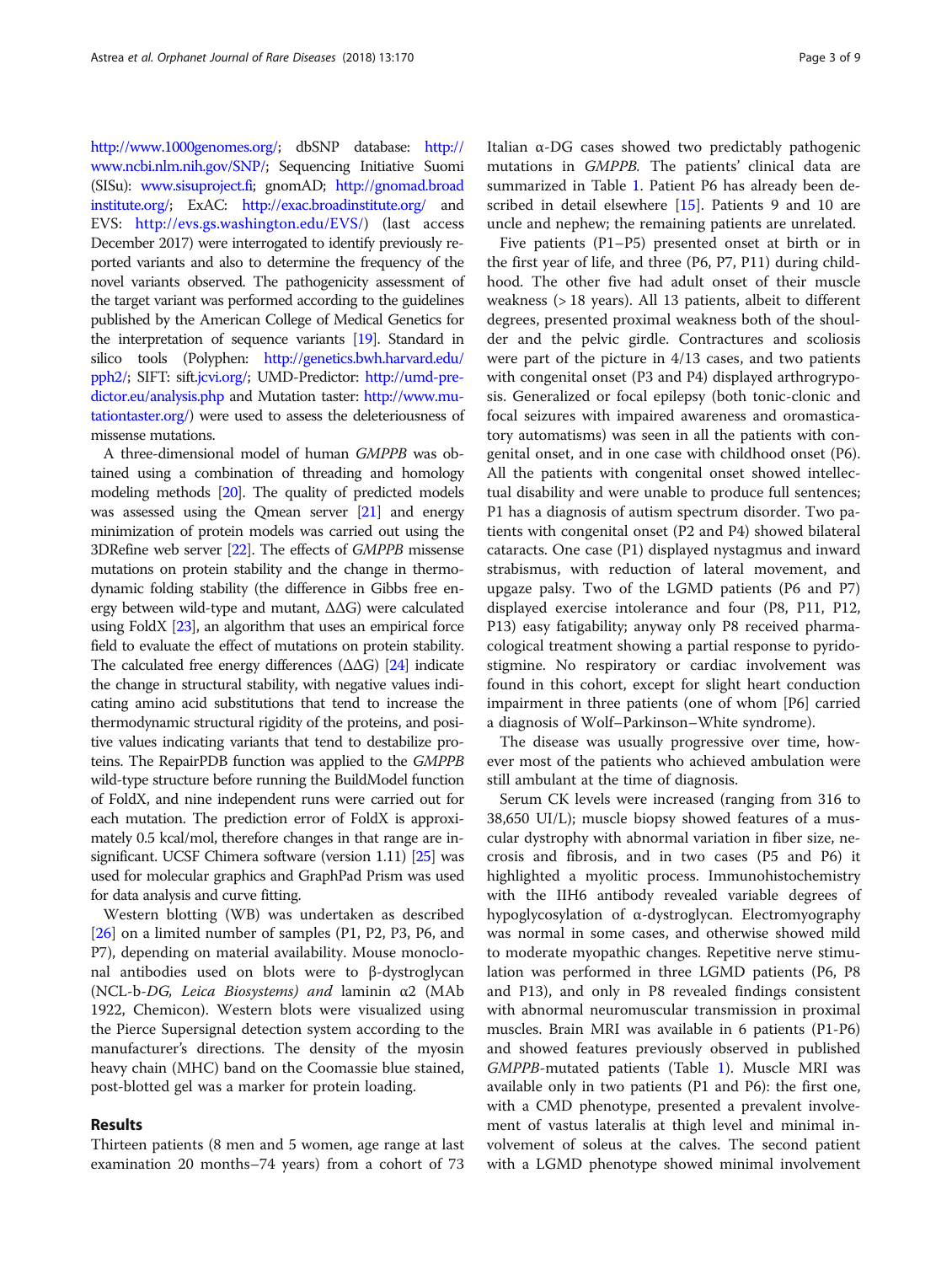<span id="page-3-0"></span>

| <b>THE PION OF THE SERVICE SERVICE SERVICE SERVICE SERVICE SERVICE SERVICE</b> |                                           |                                       |                                                                                                                                                                                                                                            | ellic Tilulations in Givirro                                               |                                                         |                                                             |                         |                       |                                                 |                                       |                            |                                                                                                                                                                                                   |                                       |
|--------------------------------------------------------------------------------|-------------------------------------------|---------------------------------------|--------------------------------------------------------------------------------------------------------------------------------------------------------------------------------------------------------------------------------------------|----------------------------------------------------------------------------|---------------------------------------------------------|-------------------------------------------------------------|-------------------------|-----------------------|-------------------------------------------------|---------------------------------------|----------------------------|---------------------------------------------------------------------------------------------------------------------------------------------------------------------------------------------------|---------------------------------------|
| Case/Sex                                                                       | P1/M                                      | P <sub>2/M</sub>                      | P <sub>3/M</sub>                                                                                                                                                                                                                           | P4/F                                                                       | P5/M                                                    | P6/F                                                        | P7/M                    | P8/M                  | P9/M <sup>a</sup>                               | P10/M <sup>a</sup>                    | P11/F                      | P12/F                                                                                                                                                                                             | P13/M                                 |
| Mutations                                                                      | p.1219T<br>p.R287Q                        | p.Q234<br>p.T1531                     | p.G174S<br>p.K31E                                                                                                                                                                                                                          | p.T153<br>p.P32L                                                           | p. R287Q<br>p.P32L                                      | p.G315S<br>p.D27H                                           | p.Q234<br>p.S168F       | p.R243W<br>p.P32L     | p.D27H<br>p.V330                                | p.D27H<br>p.V330                      | p.C285YfsX19<br>p.R288Q    | p.R287Q<br>p.G220R                                                                                                                                                                                | p.R287Q<br>p.V330I                    |
| Diagnosis                                                                      | CRB                                       | MEB                                   | CMD-MR                                                                                                                                                                                                                                     | CRB                                                                        | CRB                                                     | LGMD                                                        | LGMD                    | LGMD                  | LGMD                                            | LGMD                                  | LGMD                       | LGMD                                                                                                                                                                                              | LGMD                                  |
| Onset                                                                          | 18 months                                 | birth                                 | birth                                                                                                                                                                                                                                      | birth                                                                      | birth                                                   | 6 years                                                     | 13 years                | 20 years              | 28 years                                        | 24 years                              | 7 years                    | 25 years                                                                                                                                                                                          | 34 years                              |
| of weakness<br>Distribution                                                    | upper girdle<br>Axial and                 | ower girdle<br>Proximal               | generalized                                                                                                                                                                                                                                | generalized                                                                | generalized                                             | limb girdle<br>Mild upper<br>and lower                      | proximal<br>Mild        | proximal<br>Mild      | Mild upper<br>imb girdle<br>and lower           | imb girdle<br>Mild upper<br>and lower | proximal<br>Mild           | Mild proximal                                                                                                                                                                                     | proximal<br>Mild                      |
| Maximal motor<br>acquisition                                                   | widening base<br>Independent<br>walk with | Independent<br>walk with<br>flat foot | position<br>Sitting                                                                                                                                                                                                                        | none                                                                       | none                                                    | Run with mild<br>clumsiness                                 | ξ                       | E                     | ambulation<br>at 58 years<br>Run but<br>loss of | E                                     | Fun                        | ξ                                                                                                                                                                                                 | S                                     |
| Intellectual<br>disability                                                     | $+$ (mild) ASD                            | $+$ (mild)                            | $+$ (mild)                                                                                                                                                                                                                                 | + (severe)                                                                 | + (severe)                                              | I.                                                          |                         |                       | I                                               |                                       |                            |                                                                                                                                                                                                   |                                       |
| Epilepsy                                                                       |                                           | $^{+}$                                | $^{+}$                                                                                                                                                                                                                                     | resistant<br>$+$ drug                                                      | $^{+}$                                                  | $^{+}$                                                      | Ï                       | Ï                     | Ï                                               | Ï                                     |                            | Ţ                                                                                                                                                                                                 |                                       |
| hypoplasia<br>Cerebellar<br>Brain MRI<br>findings:<br><b>WWC</b><br>š          | Microcephaly<br>$\frac{1}{2}$             |                                       | Microcephaly                                                                                                                                                                                                                               | Polymicrogyria/<br>Microcephaly<br>mild                                    | Microcephay<br>hypoplasia/<br>Cortical<br>$\frac{1}{2}$ |                                                             | performed<br><b>Not</b> | performed<br><b>S</b> | performed<br>$\frac{1}{2}$                      | performed<br>$\frac{1}{2}$            | performed<br>$\frac{1}{2}$ | Not performed                                                                                                                                                                                     | performed<br>$\overline{\mathcal{Q}}$ |
| Ophthalmologic<br>findings                                                     | Nystagmus<br>Strabismus<br>Cataract       | Congenital<br>cataract                | $\overline{1}$                                                                                                                                                                                                                             | Congenital<br>cataract                                                     | $\overline{1}$                                          |                                                             |                         |                       |                                                 |                                       |                            | $\mathbf{I}$                                                                                                                                                                                      |                                       |
| Cardiorespiratory<br>findings                                                  |                                           | Respiratory<br>distress at<br>birth   | Respiratory<br>distress at<br>birth                                                                                                                                                                                                        | at 20 months<br>birth, sudden<br>heart block<br>Respiratory<br>distress at | I                                                       | $\infty$<br>White type<br>syndr.ome<br>Parkinson-<br>Wolff- |                         |                       |                                                 |                                       | Short QT<br>interval       | $\overline{\phantom{a}}$                                                                                                                                                                          |                                       |
| Other features                                                                 | $\mathbf{I}$                              | Facial                                | foot deformities<br>dimorphisms dimorphisms,<br>kyphosis<br>Facial                                                                                                                                                                         | Arthrogryposis                                                             | Tube Feed                                               | myoglobinuria<br>intolerance<br>Exercise                    | intolerance<br>Exercise | fatigability<br>Easy  |                                                 |                                       | fatigability<br>Scoliosis  | fatigability<br>Scoliosis                                                                                                                                                                         | fatigability<br>Mild                  |
|                                                                                |                                           |                                       | retardation, LGMD limb girdle muscular dystrophy;+ present; – absent; <sup>a</sup> these patients are uncle and nephew; ASD autism spectrum disorder; MEB, muscle-eye-brain disease<br>*indicates in genetics the presence of a STOP CODON |                                                                            |                                                         |                                                             |                         |                       |                                                 |                                       |                            | Abbreviations: M men, F women, WMC white matter changes, GMC grey matter changes, CRB congenital muscular dystrophy with cerebellar involvement, CMD-MR congenital muscular dystrophy with mental |                                       |

mutations in GMPPR **Table 1** Clinical features in 13 patients harboring bi-allelic mutations in GMPPB Table 1 Clinical features in 13 natients harboring bi-allelic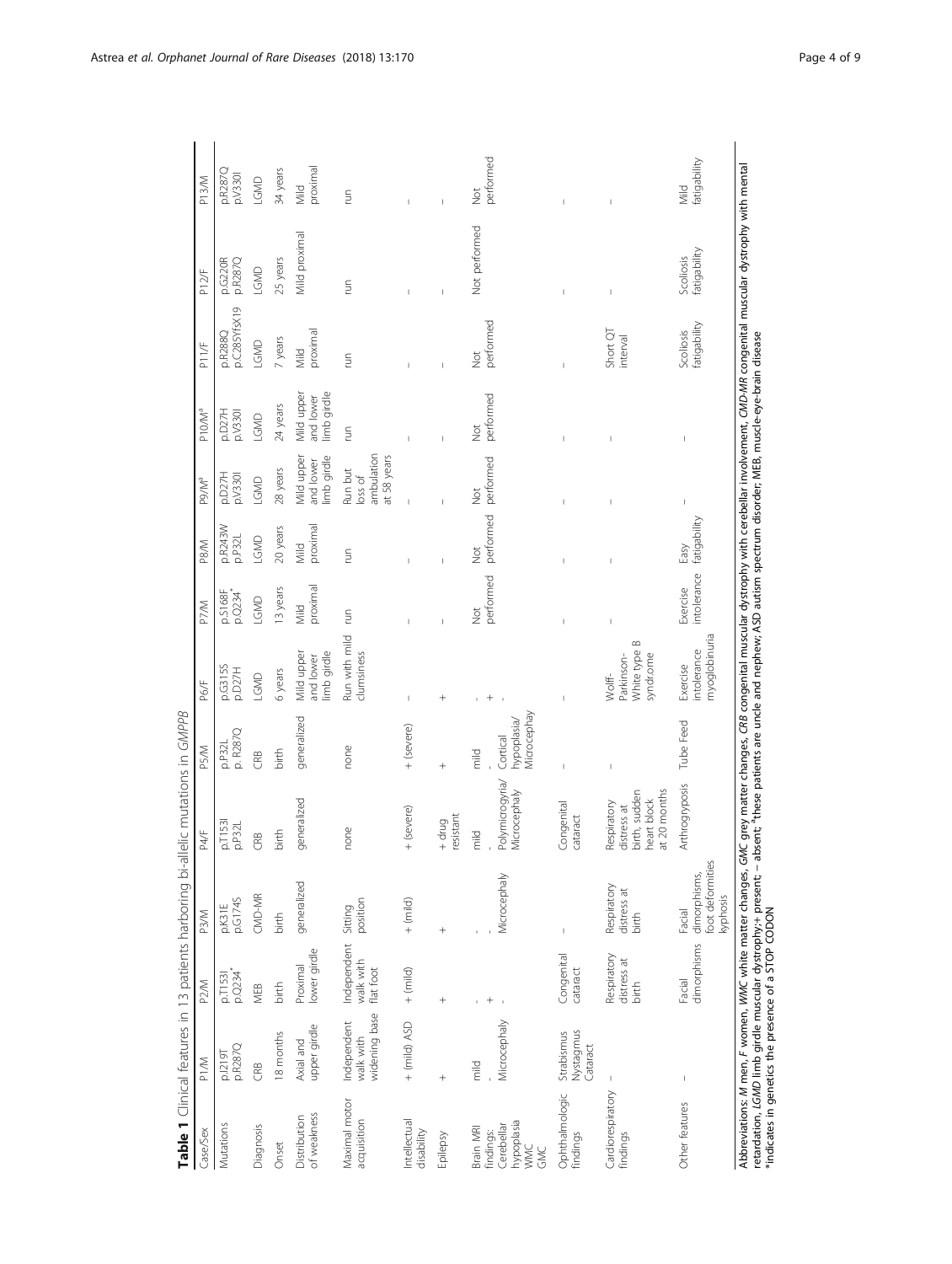of adductor magnus, semimebranosus, semitendinosus and sartorius muscles at thigh level, whereas revealed a mild fatty streaking in soleus and peroneal muscles at calf level.

The 13 patients carried 15 different mutations (seven were novel) in GMPPB, including 13 missense variants, one nonsense, and one frameshift (Fig. 1; Table [2](#page-5-0)). The mutations appear evenly distributed throughout the different domains/inter-domains of the protein and induce distinct alterations in the conformation of the protein (Additional file [1](#page-7-0): Figure S1). The predicted ΔΔG values of the different GMPPB mutations were found to range from 5.7 to 13.7 kcal/mol (Fig. [2a](#page-6-0)), and showed the classical Gaussian distribution previously described for other proteins [\[24](#page-8-0)]. The mean of the high destabilizing score  $(\mu = 2.1 \text{ kcal/mol}, R = 0.96; Fig. 2b) suggested that most$  $(\mu = 2.1 \text{ kcal/mol}, R = 0.96; Fig. 2b) suggested that most$  $(\mu = 2.1 \text{ kcal/mol}, R = 0.96; Fig. 2b) suggested that most$ GMPPB mutations affect the thermodynamic stability of the protein. In particular, 33% of mutations were recognized as stabilizing  $(\Delta\Delta G < -0.46 \text{ kcal/mol})$  and 54% as destabilizing  $(\Delta \Delta G > 0.46 \text{ kcal/mol})$  (Fig. [2c](#page-6-0)), while a small percentage appeared to be neutral  $(-0.46 < \Delta \Delta G <$ 0.46 kcal/mol; Fig. [2a](#page-6-0), [c\)](#page-6-0).

Finally, we investigated whether mutations with different scores may have different effect on other proteins known to be secondarily affected in GMPPB dystroglycanopathy [[26](#page-8-0)]. WB confirmed a mobility shift of β-dystroglycan in all the patients analyzed and a variable reduction of laminin α2, which was not correlated with the nature of mutations in GMPPB (Fig. [3](#page-6-0)).

#### **Discussion**

This is the first Italian population study regarding GMPPB-related dystroglycanopathy and encompassing all the previously reported related clinical phenotypes. Only 18% of the patients in our cohort (13/73) harbored pathogenic mutations in GMPPB, and only five presented a CMD phenotype. This latter finding is in line with data from the literature [\[11](#page-8-0), [26](#page-8-0)–[28](#page-8-0)], which indicate that mutations in GMPPB are more common in relatively milder forms of neuromuscular disorders.

No significant clinical findings seemed to emerge in the CMD group, as the features found in these patients, including intellectual disability, ophthalmic involvement, epilepsy and microcephaly, are also typical of other dystroglycanopathies  $[11]$  $[11]$ . However, what our study adds to this already broad clinical spectrum is the possible presence of arthrogryposis and congenital clubfoot, particularly in patients with very severe, generalized involvement, as well as nystagmus and upgaze palsy.

Intellectual disability was evident in all the congenital forms, predominantly affecting the language domain. Epilepsy appeared to be related to cognitive impairment and not to the presence of MRI alterations. Autism spectrum disorder emerged as a rare neurodevelopmental comorbidity. At this stage, we cannot totally exclude that an additional variant in neurodevelopmental genes can co-occur, at least in some patients, in a sort of "double trouble" condition. Contrary to the findings of others [\[14](#page-8-0)], none of our patients displayed movement disorders such as chorea, whereas ataxia could be part of the clinical picture in line with possible evidence of cerebellar atrophy. On the basis of data from the literature and from our case studies, it can confidently be asserted that mutations in GMPPB predominantly affect the brain in CMD infants. Unless these patients' clinical

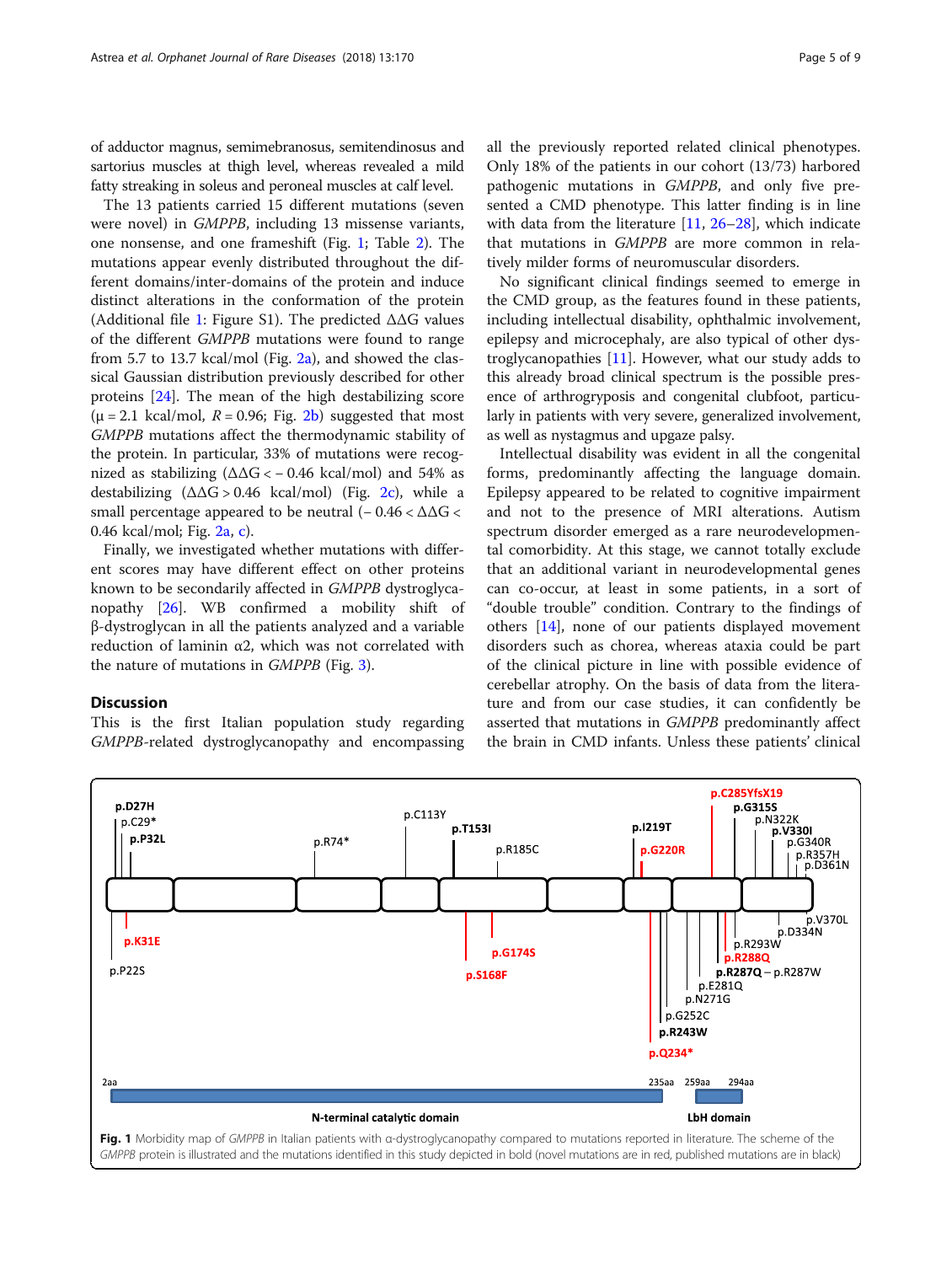<span id="page-5-0"></span>Table 2 Genetic findings in patients with mutations in GMPPB

|                 | <b>Mutation</b>         | SIFT (score)                          | Polyphen 2 score                          | Protein domain    | Amino acid conservation                  | Reference              |
|-----------------|-------------------------|---------------------------------------|-------------------------------------------|-------------------|------------------------------------------|------------------------|
| P1              | p.I219T                 | Deleterious (0.04)                    | Benign 0,267                              | N-TC domain       | moderately conserved                     | [28]                   |
|                 | p.R287Q                 | Tolerated (0.27)                      | Benign 0,117                              | LbH               | weakly conserved                         | $[11]$                 |
| P <sub>2</sub>  | p.T153I                 | Tolerated (0.22)                      | Possibly damaging 0,812                   | N-TC domain       | weakly conserved                         | [14]                   |
|                 | p.Q234*                 | na                                    | na                                        | na                | weakly conserved                         | This work              |
| P <sub>3</sub>  | p.K31E                  | Deleterious (0.02)                    | Probably damaging 0,992                   | N-TC domain       | highly conserved                         | This work              |
|                 | p.G174S                 | Deleterious (0)                       | Probably damaging 1,00                    | N-TC domain       | highly conserved                         | This work              |
| <b>P4</b>       | p.T153I                 | Tolerated (0.22)                      | Possibly damaging 0,812                   | N-TC domain       | weakly conserved                         | [14]                   |
|                 | p.P32L                  | Deleterious (0)                       | Probably damaging 1,00                    | N-TC domain       | highly conserved                         | $[11]$                 |
| P <sub>5</sub>  | p.P32L                  | Deleterious (0)                       | Probably damaging 1,00                    | N-TC domain       | highly conserved                         | [11]                   |
|                 | p.R287Q                 | Tolerated (0.27)                      | Benign 0,117                              | LbH               | weakly conserved                         | [11]                   |
| P6              | p.G315S                 | Deleterious (0,01)                    | Probably damaging 0,989                   | LbH               | highly conserved                         | [15]                   |
|                 | p.D27H                  | Deleterious (0,02)                    | Benign 0,089                              | N-TC domain       | weakly conserved                         | $[11]$                 |
| <b>P7</b>       | p.S168F                 | Deleterious (0,01)                    | Probably damaging 1,00                    | N-TC domain       | highly conserved                         | This work              |
|                 | p.Q234*                 | na                                    | na                                        | na                | weakly conserved                         | This work              |
| P <sub>8</sub>  | p.R243W                 | Deleterious (0,02)                    | Benign (0,006)                            | na                | highly conserved                         | [26]                   |
|                 | p.P32L                  | Deleterious (0)                       | Probably damaging 1,00                    | N-TC domain       | highly conserved                         | $[11]$                 |
| P <sub>9</sub>  | p.D27H<br>p.V330I       | Deleterious (0,02)<br>Deleterious (0) | Benign 0,089<br>Probably damaging (0,981) | N-TC domain<br>na | weakly conserved                         | [11]<br>$[27]$         |
| P <sub>10</sub> | p.D27H                  | Deleterious (0.02)                    | Benign 0,089                              | N-TC domain       | weakly conserved                         | [11]                   |
|                 | p.V330I                 | Deleterious (0)                       | Probably damaging (0,981)                 | na                | highly conserved                         | [27]                   |
| P11             | p.R288G<br>p.C285YfsX19 | Deleterious (0.01)<br>na              | Probably damaging (0.980)                 | LbH<br>LbH        | moderately conserved<br>weakly conserved | This work<br>This work |
| P12             | p.G220R                 | Deleterious (0)                       | Probably damaging (0.999)                 | N-TC domain       | highly conserved                         | This work              |
|                 | p.R287Q                 | Tolerated (0.27)                      | Benign 0,117                              | LbH               | weakly conserved                         | [11]                   |
| P13             | p.R287Q                 | Tolerated (0.27)                      | Benign 0,117                              | LbH               | weakly conserved                         | $[11]$                 |
|                 | p.V330I                 | Damaging(0)                           | Probably damaging (0,981)                 | na                | highly conserved                         | $[27]$                 |

Legend: na not applicable, N-TC domain N terminal catalytic domain, LbH Left-handed parallel beta-Helix domain. Novel mutations are in bold \*indicates in genetics the presence of a STOP CODON

and laboratory features are evaluated in a tertiary center specializing in neuromuscular diseases, this might lead to a suspicion of encephalopathy and prevent the condition from being diagnosed early.

The onset of motor manifestations in the LGMD group occurred at different ages and, as previously reported, the extent of weakness was unrelated to the timing of onset of the disease. On the other hand, features such as intellectual disability or epilepsy can be the first manifestations of the disease and are frequent in those patients who have earliest (< 18 years) muscle involvement. None of our LGMD patients displayed cognitive impairment or brain MRI alterations.

The patients with the milder forms manifested easy fatigability or myoglobinuria, or (P8) presented relatively asymptomatic hyperCKemia with subtle weakness, evident only on expert clinical examination. Few cases had overlapping LGMD and CMS features, however we did not specifically set out to identify patients with pathological neurophysiological data, and abnormal neuromuscular transmission in proximal muscles was detected in P8 only after establishing the molecular diagnosis. Contrary to literature data, none of our patients showed facial weakness or ptosis and cataracts were not invariably detected in our patients.

Muscle MRI did not reveal, in our cohort, a striking pattern of muscle involvement maybe in consideration of the different ages and phenotypes displayed by the two patients analyzed (P1 and P6). However, as reported previously [[13,](#page-8-0) [26](#page-8-0)] we observed a prevalent involvement of posterior compartment of the thigh with a relative atrophy of the anterior compartment, and a minor involvement of the lower limb.

Through this work, we have expanded the array of pathogenic variants associated with GMPPB, and shown that these mutations are widely distributed within the coding exons and located both in the C and in the N-terminal domains (see Additional file [1](#page-7-0): Figure S1). In this sample at least, the clinical phenotype did not appear to be related to a specific mutation site within the protein structure. Nonetheless, in an attempt to identify possible genotype-phenotype correlations, we analyzed the allelic frequency of the common variants identified in our population and studied the effects of these mutations on protein stability computing the changes in the thermodynamic folding free energy (ΔΔG). Two mutations (p.R287Q and p.D27H) were found to be common in our study, having an allelic frequency of 15.4 and 11.5%, respectively, rates similar to those reported in the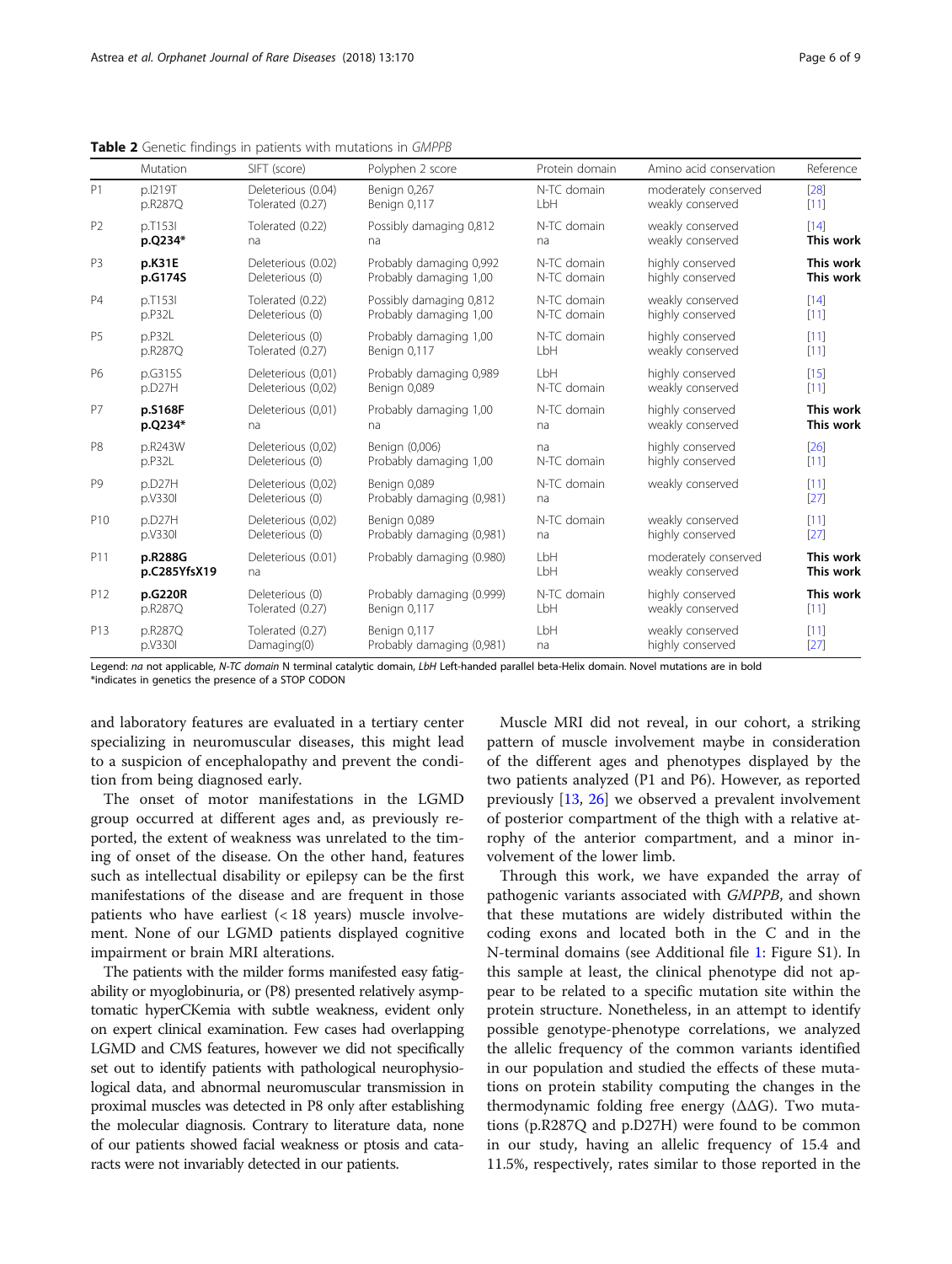<span id="page-6-0"></span>

literature [\[27](#page-8-0)]. Conversely, p.V330I, found in 3/26 alleles in our study, has only occasionally been reported elsewhere. Interestingly, p.V330I appeared to be pseudodominantly inherited in one family (P9 and P10, Additional file [2:](#page-7-0) Figure S2). We cannot firmly establish

whether family members were distantly related and the possibility of an independent inheritance of the p.D27H mutation cannot be excluded.

Examining our data we observed that all the patients carrying p.D27H (P6, P9, P10) showed a mild phenotype

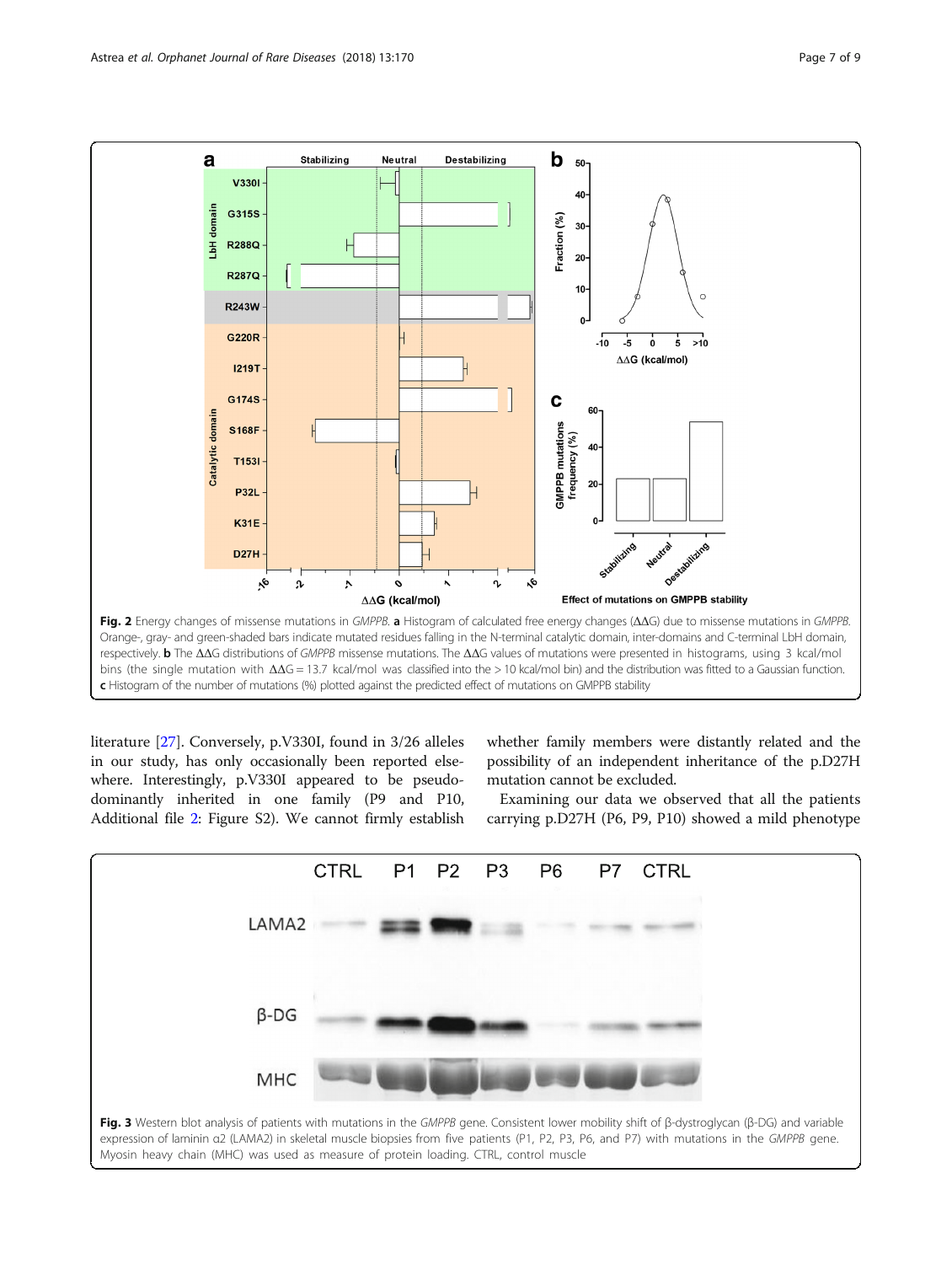<span id="page-7-0"></span>as previously described, and this is in keeping with this mutation's neutral effect on protein stability (Fig. [2a](#page-6-0)). The reverse is true for p.D287Q whose ΔΔG value predicted a stabilizing effect on the protein. Furthermore, p.R287Q, if combined with the likely destabilizing effect of p. I219T or p.P32L, might predict a severe phenotype (as in P1 or P5, respectively), whereas its association with a neutral variant (e.g. p.G220R in P11 or p.V330I, as in P12) might suggest a less aggressive phenotype. Similar considerations probably apply in the case of association of the most common variant, p.D27H (often seen in LGMD-CMS patients), with the more severe p.P32L mutation.

Consistent with previous findings [\[26](#page-8-0)], we observed that patients with GMPPB dystroglycanopathy share the unique biochemical feature of a change in electrophoretic mobility of β-dystroglycan. As there was not apparent correlation between the predicted stability of mutated GMPPB and residual expression of glycosylated α-dystroglycan or secondary reduction of laminin α2 (Fig. [3](#page-6-0) and not shown), the finding that β-dystroglycan is equally affected in all patients regardless of the predicted stability of the mutations suggests that the overall retained function of GMPPB may be key to the variability in patients' phenotype.

## Conclusions

To summarize, this study describes a sample of 13 Italian patients carrying a total of 15 different mutations in GMPPB, representing 18% of our study cohort of α-DG patients. Accordingly, GMPPB seems to be one of the more frequent "second generation" α-DG-related genes discovered in the NGS era. Our findings, combined with literature data, show that there are at least three forms of GMPPB-related myopathy: i) CMD, ii) early onset LGMD, and iii) adult onset LGMD, often with evidence of neuromuscular junction involvement. Less severe phenotypes are also observed, such as exercise intolerance and myoglobinuria (in P6) or asymptomatic hyperCKemia (P8). In the absence of information on residual enzyme activity in tissues, combining clinical findings with bioinformatic data on variant stability might allow objective assessment of disease severity.

## Additional files

[Additional file 1:](https://doi.org/10.1186/s13023-018-0863-x) Figure S1. (A) Effects of missense mutations on the structure of GMPPB. The images show the close-up of the different mutation sites with the predicted consequences of the amino acid replacement. Wild-type protein is shown in gray and mutated proteins in magenta. The side chain of wild-type and mutated residues are shown as sticks. Mutated residues located in the N-terminal catalytic domain, inter-domains and Cterminal LbH domain are shown on orange, gray and green backgrounds, respectively. (B) Distribution of missense mutations between the domains and inter-domains of the GMPPB protein reported as number of mutations per amino acid. Orange bar, N-terminal catalytic domain; gray bar, inter-domains; green bar, C-terminal LbH domain. (PDF 8212 kb)

[Additional file 2:](https://doi.org/10.1186/s13023-018-0863-x) Figure S2. Pedigree of the family showing pseudodominant inheritance in GMPPB disease. Two patients (uncle and nephew, P9 and P10, respectively) showed onset in early adulthood and similar muscular impairments associated with biallelic mutations (p:Asp27His and p.Val330Ile) in GMPPB. Circles are females and squares are males. Slashed symbols indicate deceased individuals. Numbers in symbols indicate number of siblings. (PDF 7 kb)

#### Abbreviations

CMD: Congenital muscular dystrophy; CMS: Congenital myasthenic syndrome; GMPPB: Guanosine-diphosphate-mannose (GDP-mannose) dyrophosphorylase B gene; LGMD: Limb-girdle muscular dystrophy; MRI: Magnetic resonance imaging; NGS: Next-generation sequencing; WWS: Walker-Warburg syndrome; α-DG: alpha-dystroglycanopathy

#### Acknowledgements

The authors thank Catherine J. Wrenn, who provided expert editorial assistance.

# The Italian Network on Congenital Muscular Dystrophies comprises the following researchers:

Angela Berardinelli<sup>1</sup>, Giacomo Comi<sup>2</sup>, Maria Alice Donati<sup>3</sup>, Maria Teresa Dotti<sup>4</sup> , Marina Grandis<sup>5</sup>, Francesca Magri<sup>2</sup>, Maria A. Maioli<sup>6</sup>, Alessandro Malandrini<sup>4</sup> , Francesco Mari<sup>3</sup>, Roberto Massa<sup>7</sup>, Luciano Merlini<sup>8</sup>, Maurizio Moggio<sup>2</sup>, Lucia O. Morandi<sup>9</sup>, Olimpia Musumeci<sup>10</sup>, Marika Pane<sup>11</sup>, Antonella Pini<sup>8</sup>, Elena Pegoraro<sup>12</sup>, Elena M. Pennisi<sup>13</sup>, Lorenzo Peverelli<sup>2</sup>, Giulia Ricci<sup>14</sup>, Carmelo Rodolico<sup>10</sup>, Lucia Ruggiero<sup>15</sup>, Michele Sacchini<sup>3</sup>, Lucio Santoro<sup>15</sup>, Gabriele Siciliano<sup>14</sup>, Alessandro Simonati<sup>16</sup>, Paola Tonin<sup>16</sup>, Antonio Toscano<sup>10</sup> <sup>1</sup>UO Neuropsichiatria Infantile, C. Mondino National Neurological Institute, Pavia, <sup>2</sup>UO Neurology, Maggiore Hospital, and Neuromuscular and Rare Diseases Unit, Dino Ferrari Center, Milan, <sup>3</sup> Meyer Children Hospital, Florence,<br><sup>4</sup> Neurology University of Signa, Signa, <sup>5</sup> Department of Neuroscience, Pehability <sup>'</sup>Neurology, University of Siena, Siena, <sup>5</sup>Department of Neuroscience, Rehabilitation, Ophthalmology, Genetics, University of Genoa, Genoa, <sup>6</sup>Neurophysiopathology Multiple Sclerosis Center Hospital Binaghi, Cagliari, <sup>7</sup>UOC Neurology, Policlinico Tor Vergata, Rome, <sup>8</sup>University of Bologna, Bologna, <sup>9</sup>Muscle Cell Biology Lab, Neuromuscular Diseases and Neuroimmunology Unit, Fondazione IRCCS C. Besta, Milan, <sup>10</sup>UOC Neurology and Neuromuscular Diseases, AOU Policlinico G. Martino, Messina, 11U.O. Neuropsichiatria Infantile, A. Gemelli Hospital, Rome,<sup>12</sup>Department of Neurology, Hospital of Padua, Padua, <sup>13</sup>UOC Neurology, San Filippo Neri, Rome, 14UO Neurology, AOUP, Pisa, 15UO Neurology, Policlinico Federico II, Naples, <sup>16</sup>UOC Neurology, Borgo Roma Hospital, Verona.

#### Funding

This work was partially funded by Regione Toscana FAS SALUTE 2014 (CUP 4042.16092014.066000060 to FMS) and Telethon Foundation grants GUP13004 to AD, GA, CB, EM and LP). FMu and IZ gratefully acknowledge the European Community's Seventh Framework Programme (FP7/2007–2013) funded grant "Integrated European –omics research project for diagnosis and therapy in rare neuromuscular and neurodegenerative diseases (NEUROMICS)" (grant agreement n° 2012–305121); the Muscular Dystrophy UK Grant on Gene Identification to FMu. FMu is supported by the National Institute for Health Research Biomedical Research Centre at Great Ormond Street Hospital for Children NHS Foundation Trust and University College London; the views expressed in this article are those of the author(s) and not necessarily those of the NHS, the NIHR or the Department of Health.. The support of the Muscular Dystrophy UK to the Dubowitz Neuromuscular Centre and of the MRC Neuromuscular Centre Biobank is also gratefully acknowledged.

#### Availability of data and materials

The dataset supporting the conclusions of this article are included within the article and its additional files.

#### Authors' contributions

GA, CF and AD coordinated the collection and elaboration of data. GA and AR drafted the manuscript. CD, RT, FM, FeM, IP, MP, FF, IZ, and WS performed and interpreted the molecular analysis. AR: performed functional in silico studies on selected mutations. RiB and CF reviewed Western blotting in muscle biopsies. CF and AR reviewed the muscle biopsies. CA, CGA, RB, CB, MF, RG, LM, MM, EP, LP, PS and CT, provided patients data. VN and MS reviewed the genetic results. FMS, EB, CB, EM, FMu conceived the study and helped in drafting the manuscript. All authors read and approved the final manuscript.